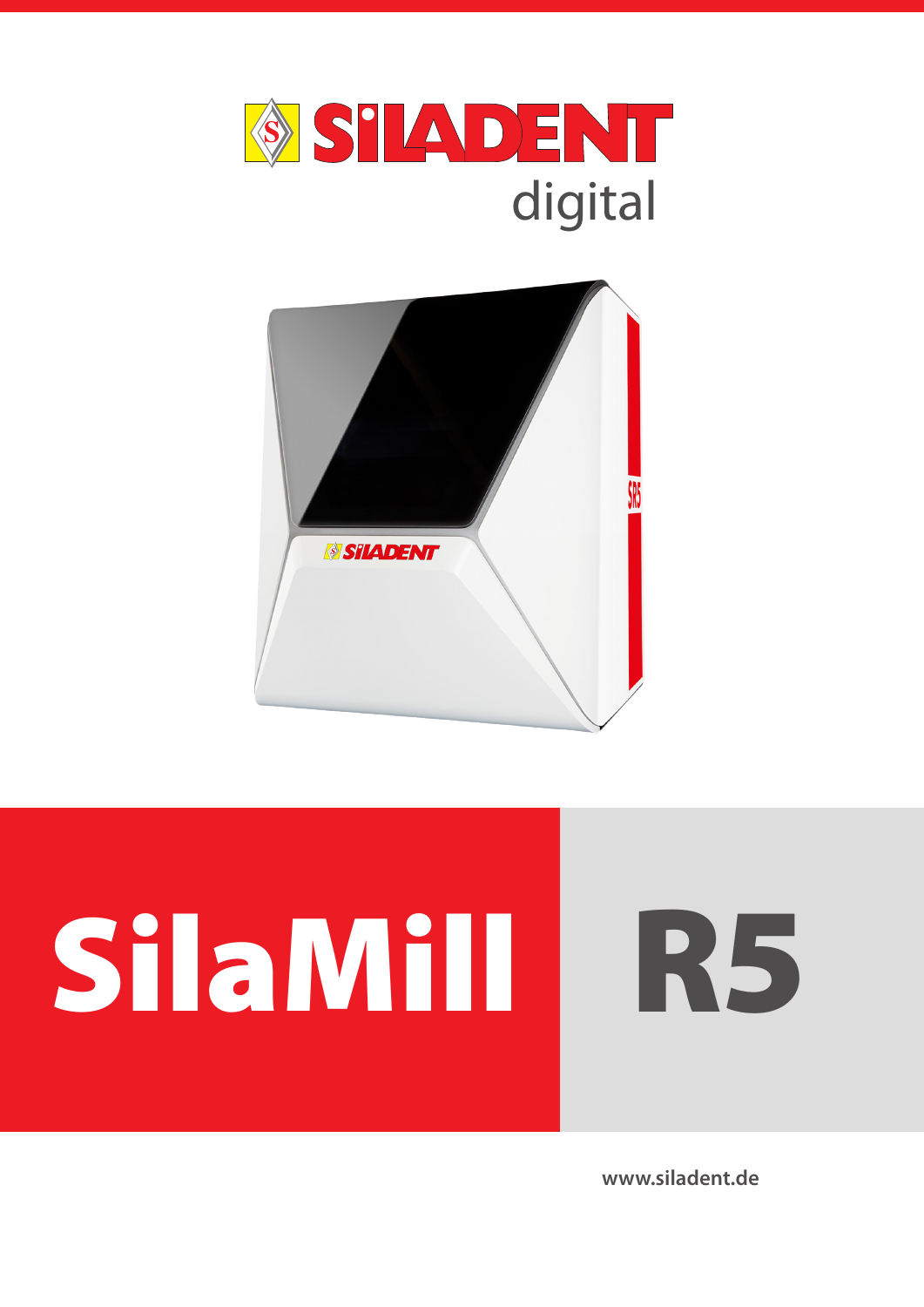# **SR5 - REDEFINING MILLING.**



10 discs 60 blocks 60 prefab abutments

With the new high-end SilaMill R5 dental lab machine, vhf has developed a highly automated milling and grinding machine with a tenfold blank changer for both wet and dry machining, bringing revolutionary approaches to the lab. It combines utmost precision with maximum stability regardless of material – all with a minimal footprint.



Operating the machine is also incredibly simple thanks to various technologies: With Direct Disc Technology, milling blanks can now be processed directly without any cumbersome fiddling with the tenter frames. Like all SILADENT machines, the SilaMill R5 can be used with a maximum variety of materials from all manufacturers when it comes to discs, blocks and abutments and therefore provides perfect investment protection!

## **THE MULTI-TALENT FOR E VERY APPLIC ATION**



Direct Clean Technology allows you to conveniently switch between wet and dry machining. In addition to integrated ionizers and active workspace ventilation, the SilaMill R5 also has a highly intelligent drying feature.



Another novelty is the integrated water cooling, which significantly minimizes the thermal expansion of the spindle and Z axis. Faster machining with even more consistent results and longer spindle lifes are the benefits for future SilaMill R5 owners.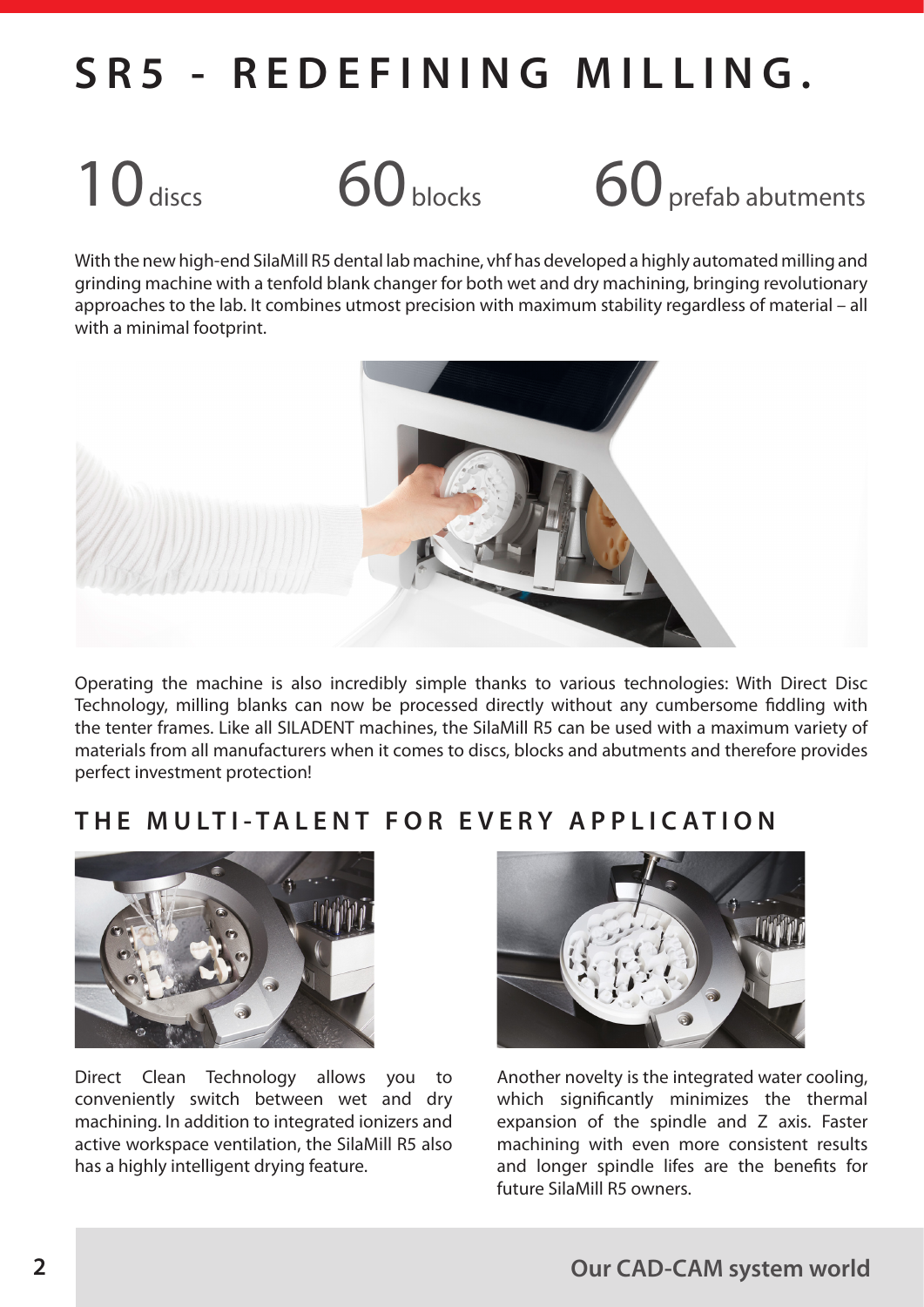# **FEATURES**

The ability to feed milling blanks up to 40 mm thickness via a blank changer and get right to work is another highlight. Even better is the generous tilt angle for the fifth axis of  $\pm 35$  degrees. The SilaMill R5 thereby guarantees a maximum of indication variety and freedom of design.

### **Maximum Precision**

- **O** restorations in ultra HD
- water-cooled high-precision spindle
- <sup>2</sup> 3 microns repetition accuracy

### **Absolute Independence**

- sheer unlimited material accessibility in 98 mm disc format, 30 block materials, and >140 titanium and CoCr prefab abutment platforms
- **◯** covers the broadest range of indications, due to  $\pm$ 35 $^{\circ}$  rotation angle in the 5th axis, and up to 40 mm blanks

### **Highly Economical**

- $\bullet$  one of the fastest machines on the market
- **O** revolutionary material loading with Direct Disc **Technology**
- **automatic changer holds up to 10 discs, 60** blocks or 60 prefab abutment blanks
- **◯** Direct Clean Technology enables wet and dry on the fly: ionizer, self-cleaning and built-in dryer

### **Powerful Robustness**

- **O** mills and grinds the toughest materials on the market including all Ti and CoCr
- **◆ 800 watts of power and 80,000 RPM**
- **•** heavy industrial quality

### **Unmatched Reliability**

- **2** 100 percent engineered and manufactured in Germany
- **O** comprehensive sensor technology to monitor all vital system functions
- **◆** two webcams for remote monitoring

### **Requirements**

- **◆** 7 bar oil and water-free pressure force
- **O** powerful suction, e.g. Renfert PowerCAM EC

### **The high-end milling machine for the price of**



\* official retail price